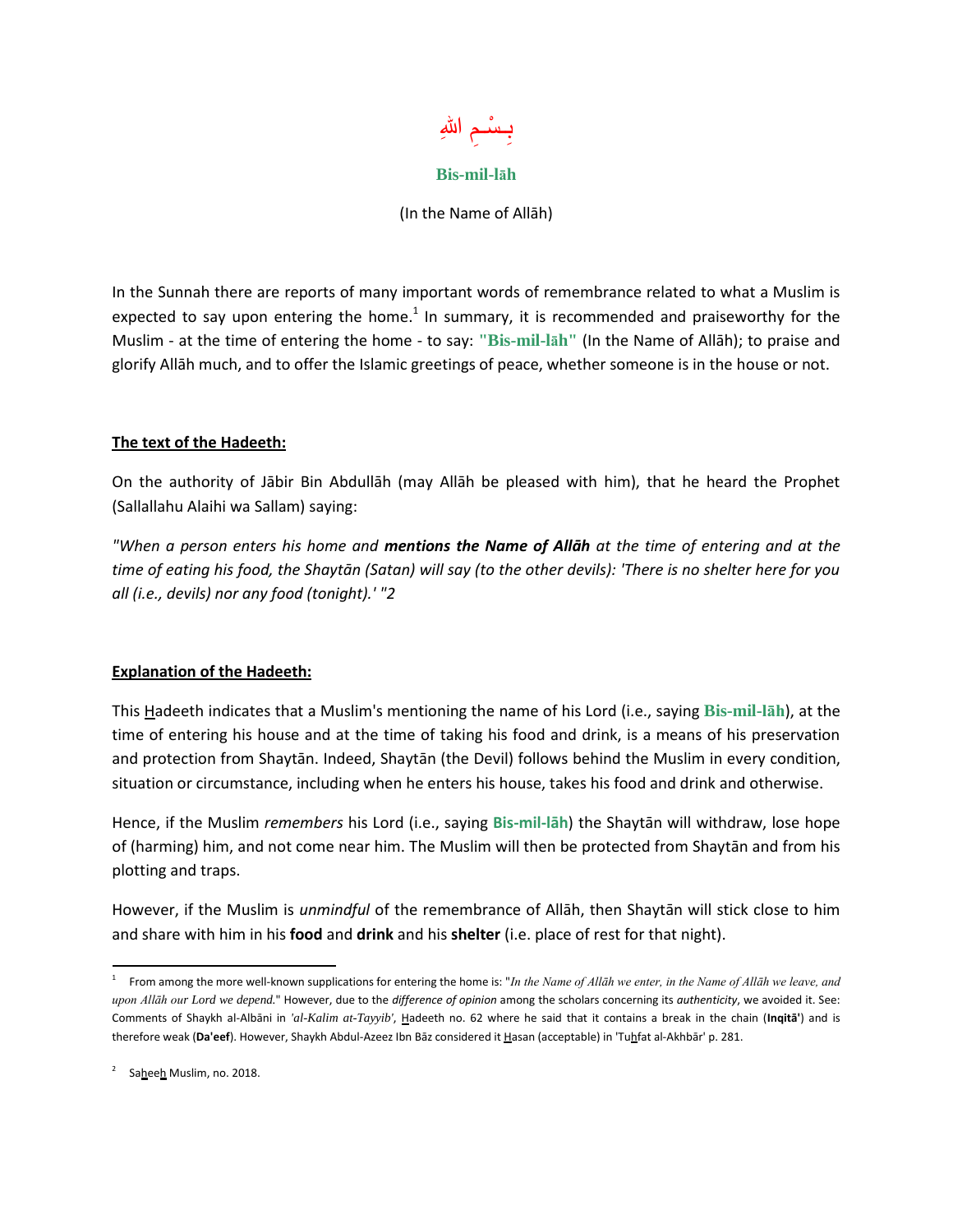Allāh, the Most High, says:



'And whoever turns away blindly from the remembrance of the Most Gracious (Allāh), We appoint for him a Shaytān (devil) to be a **companion** for him'. (43:36 )

This means that this Shaytān will accompany him, stick close to him and push him to commit sins.

*Remembrance of Allāh*, the Mighty and the Majestic, drives away the Shaytān and protects the human being. Hence, the one who *remembers* Allāh is guarded from the Shaytān - by the protection of Allāh.

Moreover, Shaytān gives up all hope of harming him and realizes that he has no way to overcome this Muslim. This is the reason why it is stated in the previously mentioned Hadeeth that when Shaytan hears the person mentioning the Name of Allāh upon *entering* his home and upon taking his *food*, he says: "*There is no shelter here for you all tonight, nor any food*." He says this to his soldiers and helpers. So, he and his helpers lose hope of sharing in the **shelter** and **food** of the one who remembers Allāh.

As for the one who is **unmindful** and **forgets** Allāh, he will never be able to destroy this relationship of sharing (with the devils), nor will he ever be safe from their harm. As Allāh, the Most High, says:

وَأَجْلِبْ عَلَيْهِم بِخَيْلِكَ وَرَجِلِكَ وَشَارِكُهُمْ فِى ٱلْأَمْوَالِ وَٱلْأَوَلَٰٓلِ وَعِدْهُمْ

مَعْ وَمَايَعِيدُهُمُ ٱلشَّيۡطَـٰنُ إِلَّا عَرُورًا (١٤)

"...and make assaults on them with your cavalry and your infantry, share with them wealth and children and make promises to them. But, Shaytān promises them nothing but *deceit*." (17:64)

This is in reference to those who are *unmindful* of Allāh and fail to remember Him. As for those who remember Allāh, their affair is as Allāh, the Most High, said:

إِنَّ عِبَادِي لَيْسَ لَكَ عَلَيْهِمْ سُلُطَنٌّ وَكَفَىٰ بِرَبِّكَ وَكِيلًا (٣)

Verily, My servants (true believers who remember Allāh frequently) - you (Shaytān) have no authority over them. And All-Sufficient is your Lord as a Guardian. ( 17:65)